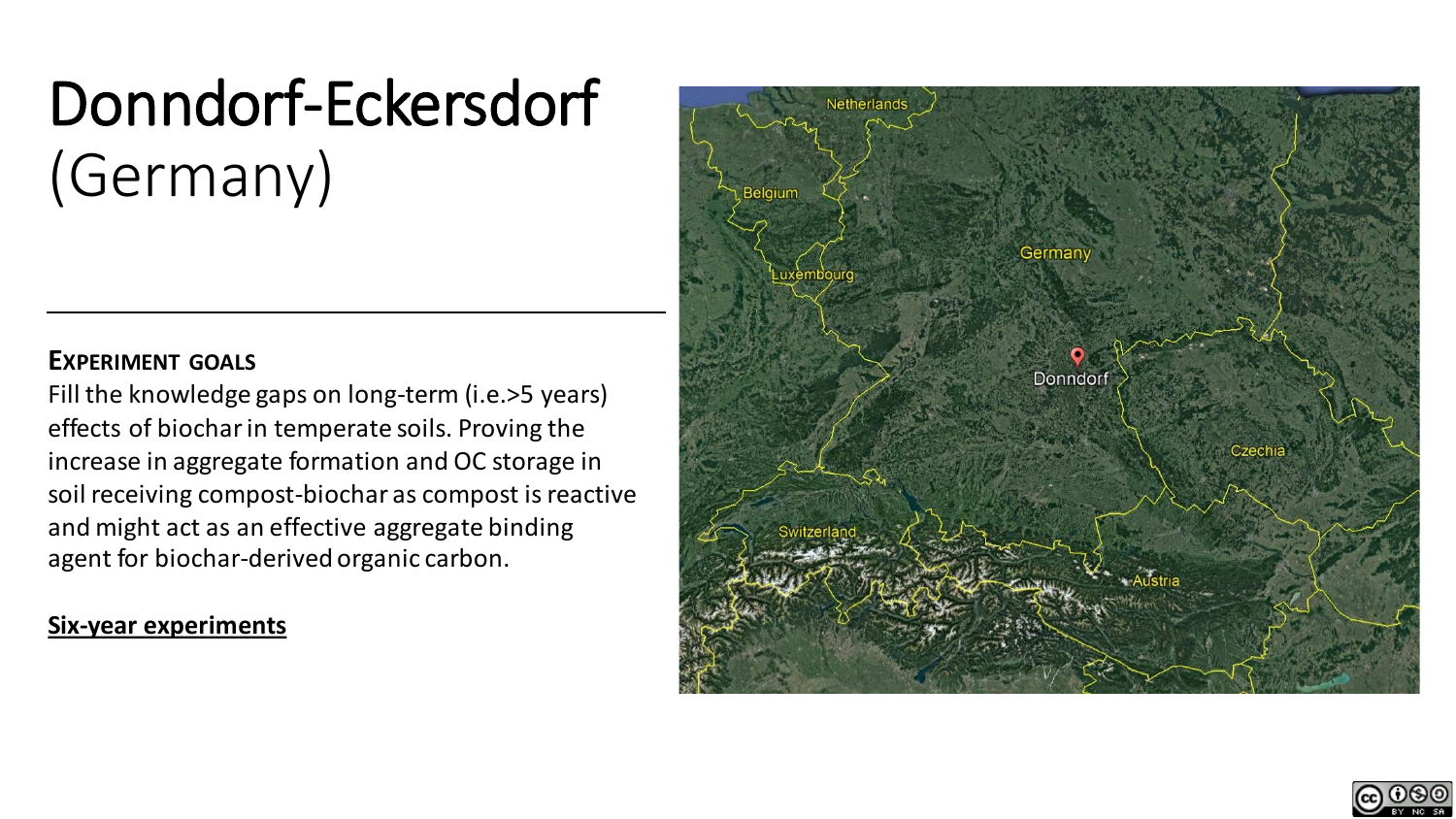# **SITE DESCRIPTION**

The field experiment is located in Donndorf / Eckersdorf (near Bayreuth, Germany) in northeastern Bavaria. The climate is temperate, with temperature range of 5–13 °C, and a mean annual precipitation of 507 mm. The experimental site covers a total area of 3600 m<sup>2</sup> (30 m x 120 m) and consists of fifty individual plots of 72 m<sup>2</sup> (6 m x 12 m) each. The soil type is a Cambisol. With an average of 62 % sand, 12 % silt, and 26 % clay for bulk soil sampled at the 0−30 cm depth, the soil was classified as a sandy loam.

Nine treatments were arranged in plots according to a Latin rectangle in a row-column design so that each treatment was present in each row and each pair of columns in a grid across the field.

During the field experiment, the crops grown on all treatments were millet, ryegrass, corn, triticale, mustard and winter wheat.

#### **BIOCHAR AND ITS APPLICATION IN THE FIELD**

The commercially available biochar was derived from beech and pine wood chips (CarbonTerra, Wallerstein, Germany). Low-temperature pyrolysis (< 550 °C) lasted 36 h with short-duration high-temperature pyrolysis (700–800 °C) for 1–2 hours. Treatments included a control without any application of compost or biochar, application of 20 or 70 t ha<sup>-1</sup> of compost (**C20** and **C70**), application of 9 or 31.5 t ha-1of biochar (**B9** and **B31.5**), application of compost-biochar mixtures where biochar and compost were mixed on site directly before being applied (**C20B9** and **C70B31.5**), and application of compost-biochar mixtures where biochar and compost were mixed and co-composted for two months before application (**C20B9** comp and **C70B31.5** comp).

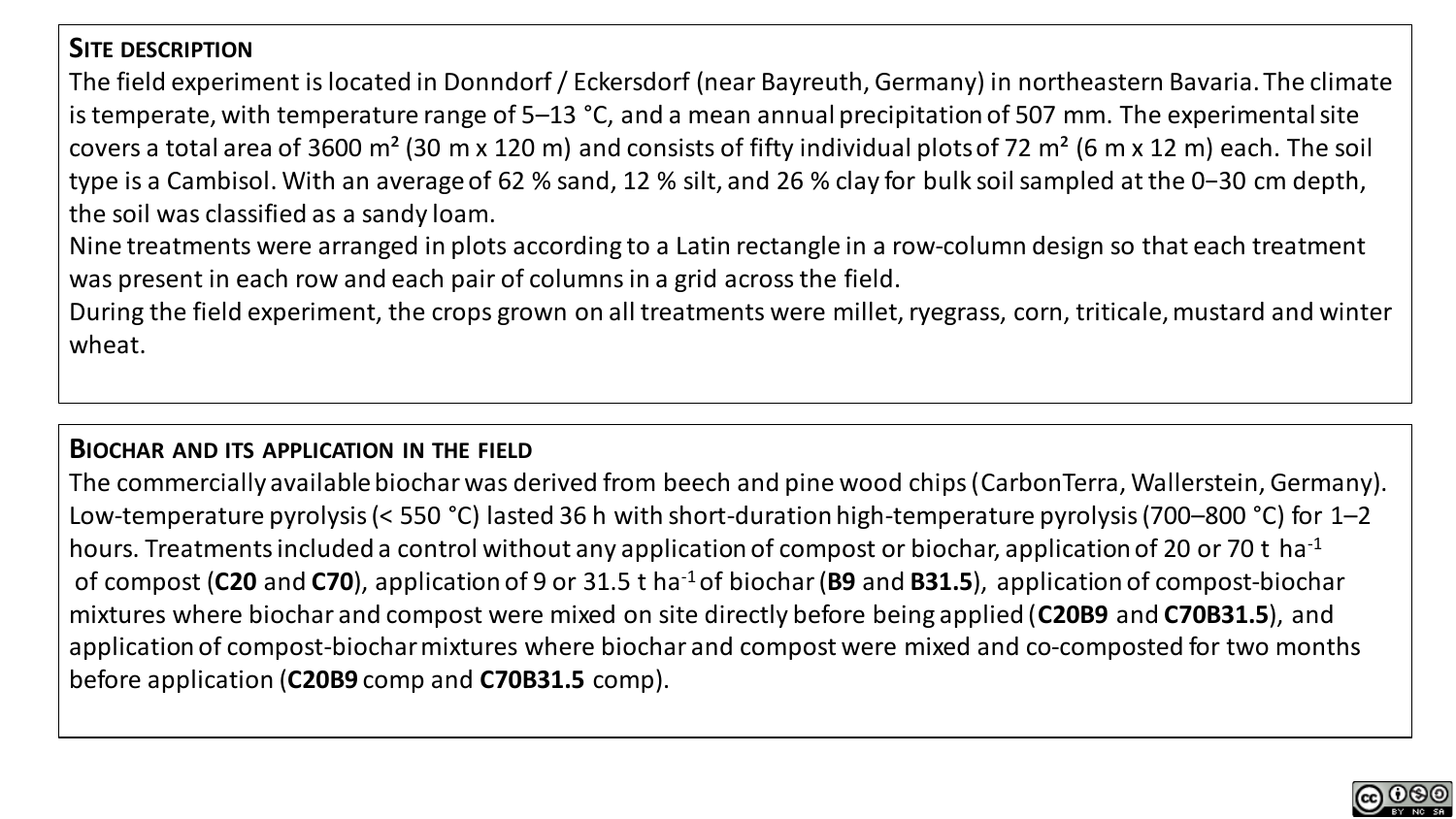## **Measured parameters**

**Soil analysis and interactions with biochar**: soil analysis at T0, periodic soil analysis, pH, WHC, Cmic, CEC, SOC, bulk soil **Biochar dynamics and matrices**: degradation of biochar, soil carbon contribution

## **Key findings**

- Soil OC was significantly increased in the surface soil six years after a single addition of 9 or 31.5 t ha<sup>-1</sup> of biochar, applied individually or in mixture with compost.
- Soil fractionation revealed significant increases in the amount of non-occluded organic particles (POM) in response to biochar application.
- Only the application of biochar promoted OC storage in aggregates in the surface soil, while both biochar and compost were drivers of aggregate formation in the subsurface soil.

Planned activities or potential experimental activities Field experiment with control, compost only, biochar only, and a mixed compost-biochar application (co-composted and only mixed) at low and high application rates (9–70 t/ha) to derive microbial binding agents on long term studies (> five years).